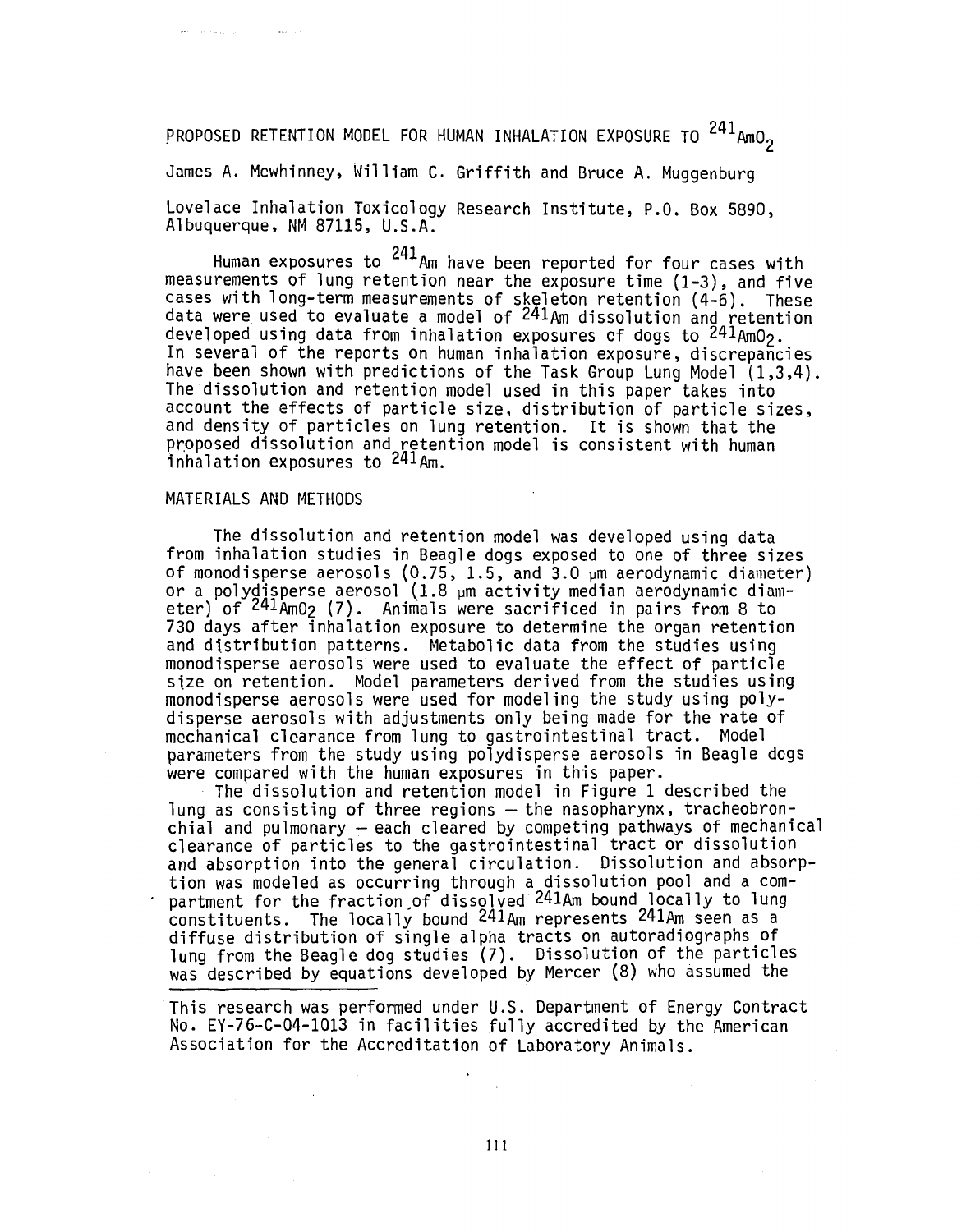

Figure 1. Dissolution and retention model for lung showing mechanical clearance pathways on the left to the gastrointestinal tract and dissolution pathways (described by equations of Mercer (8)) on the right from the 3 regions of lung to the dissolution pool. Other pathways for skeleton, liver, kidney, and soft tissue were modeled as exchanging with the blood compartment.

rate of dissolution is proportional to surface area of deposited particles. These equations take into account the distribution of particle sizes, density of particles, and shape of particles. The dissolution and retention model forced a total materials balance and used first order rate constants to describe transport, uptake and retention. In contrast, the Task Group Lung Model used by ICRP 30 (9) describes the clearance of lung as single exponential rates from subpools of the 3 regions of the lung. Also in contrast to ICRP 30, the model of retention in organs took into account redistribution of the absorbed  $241$ Am by representing the skeleton, liver, kidney, and soft tissue as two compartments in series exchanging  $^{241}$ Am with the general circulation.

### RESULTS

Predictions of lung clearance by the dissolution and retention model are shown for two particle sizes in Figure 2. Also shown are four cases of human inhalation exposures with early lung retention data (1-3) and the lung clearance of <sup>241</sup>Am as a Class W compound predicted by ICRP 30. Figure 3 shows predicted uptake by skeleton for three different particle sizes using the dissolution and retention model and for <sup>241</sup>Am as a Class W compound predicted by ICRP 30 (9). In applying the ICRP 30 lung model, it was assumed there was no absorption from the nasophyaryngeal and tracheobronchial regions since absorption from these regions appears to be low.

#### DISCUSSION

As can be seen from Figure 2, the dissolution and retention model can account for differences in early lung clearance observed in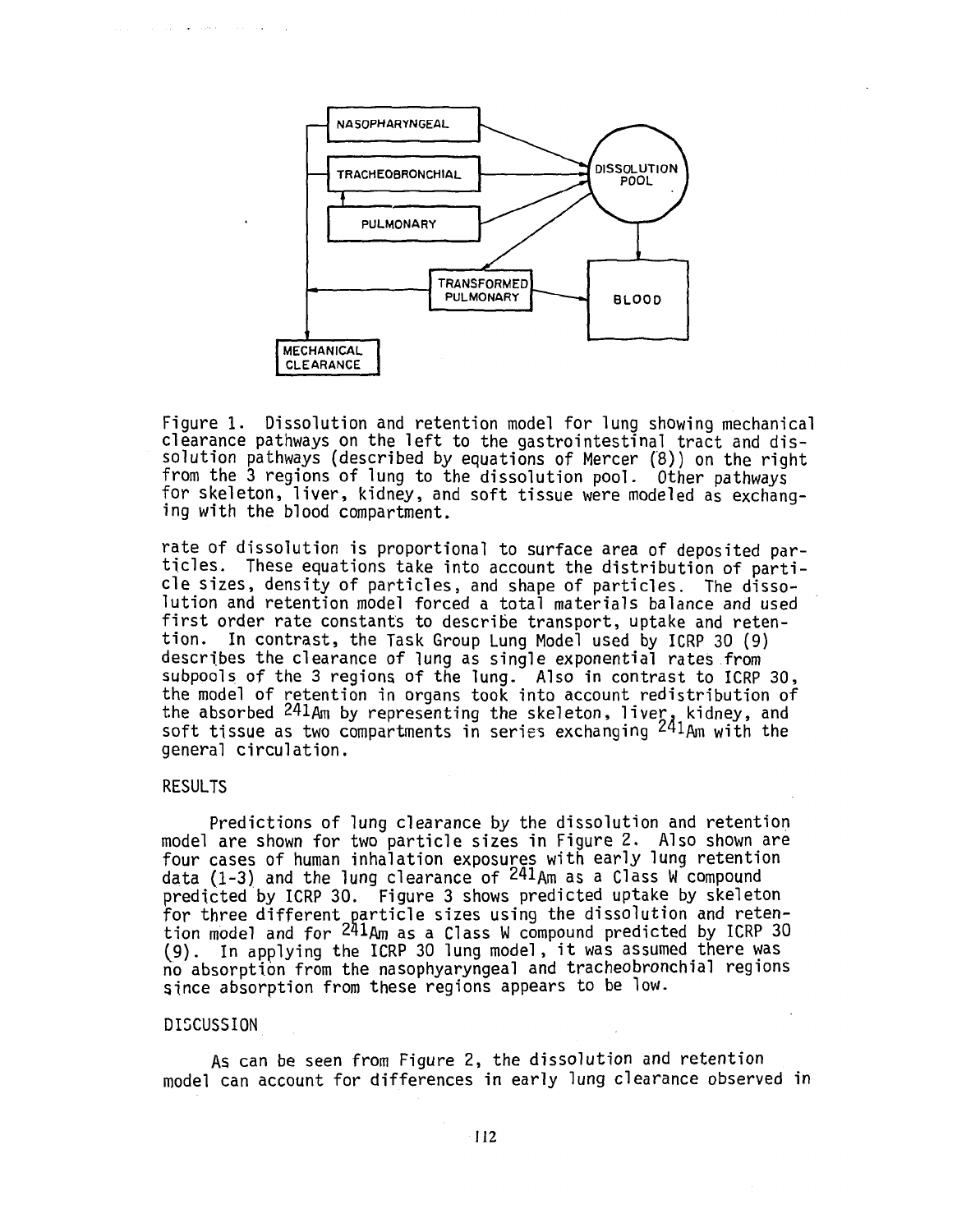

Figure 2. Comparison of early clearance from the lung for four human exposure cases (1-3), predictions of the dissolution and retention model, and predictions of ICRP 30 for  $^{241}$ Am as a Class W compound (9). Lung retention is expressed as percent of the 4-day lung burden. Predictions of the dissolution and retention model are for a 0.5 pm activity median aerodynamic diameter (AMAD) aerosol (dashed line) and a 1.6 um AMAD aerosol (heavy solid line) with a geometric standard deviation of 2 and density of 8 g/cm3.